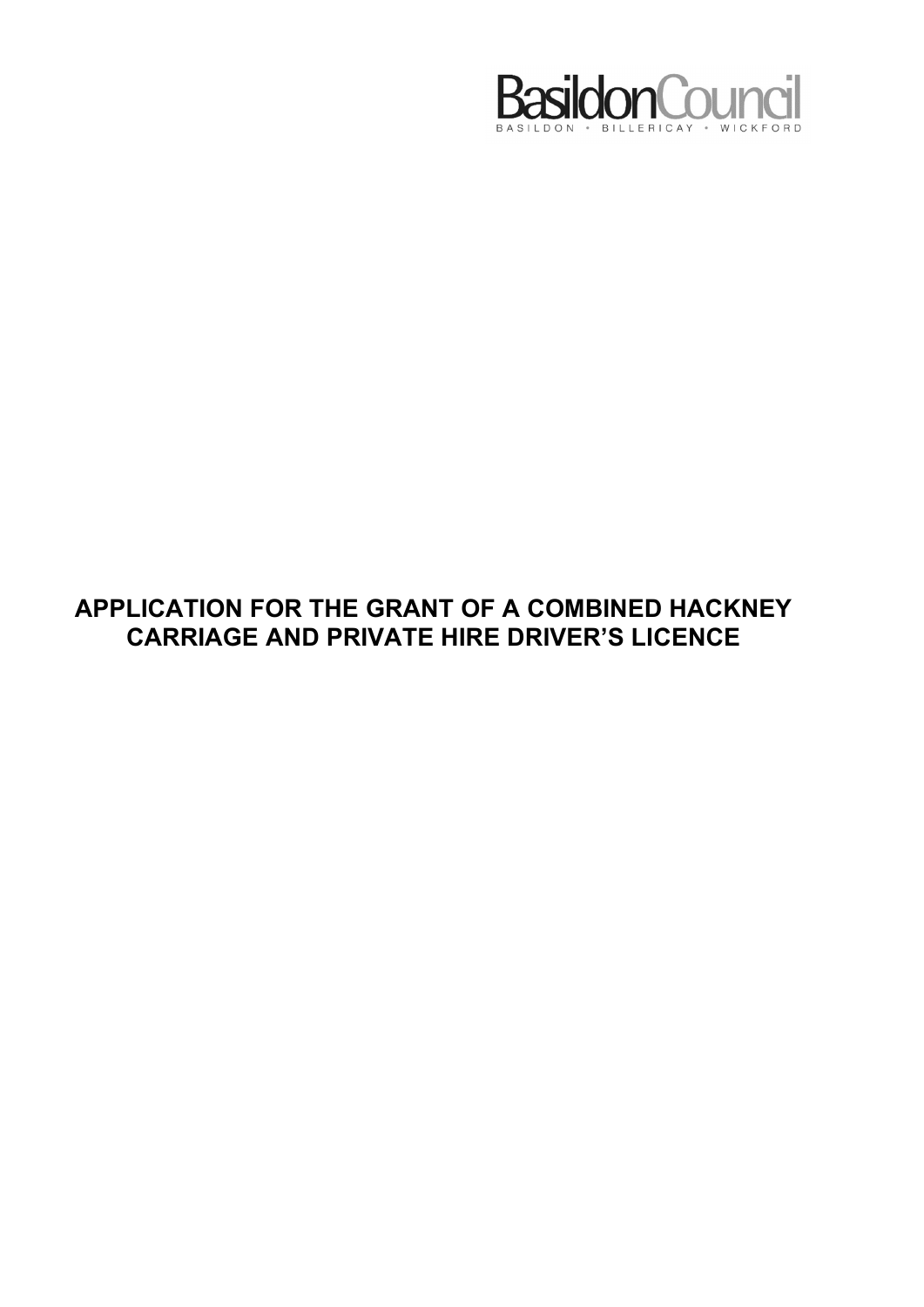

| <b>DBS Certificate Number</b><br>FOR OFFICE USE ONLY                                                                                                                                                                                                                                                                           |  |  |                   |  |  |               |  |
|--------------------------------------------------------------------------------------------------------------------------------------------------------------------------------------------------------------------------------------------------------------------------------------------------------------------------------|--|--|-------------------|--|--|---------------|--|
| <b>FULL NAME</b>                                                                                                                                                                                                                                                                                                               |  |  |                   |  |  |               |  |
| <b>ADDRESS:</b>                                                                                                                                                                                                                                                                                                                |  |  |                   |  |  |               |  |
|                                                                                                                                                                                                                                                                                                                                |  |  |                   |  |  |               |  |
| <b>EMAIL ADDRESS:</b>                                                                                                                                                                                                                                                                                                          |  |  |                   |  |  |               |  |
| TEL NO:                                                                                                                                                                                                                                                                                                                        |  |  | <b>MOBILE NO:</b> |  |  |               |  |
| DATE OF BIRTH:                                                                                                                                                                                                                                                                                                                 |  |  | PLACE OF BIRTH:   |  |  |               |  |
| PRESENT EMPLOYER:                                                                                                                                                                                                                                                                                                              |  |  |                   |  |  |               |  |
| <b>NATIONAL INSURANCE</b><br>NO:                                                                                                                                                                                                                                                                                               |  |  |                   |  |  |               |  |
| Are you applying for the grant of a<br>licence for                                                                                                                                                                                                                                                                             |  |  |                   |  |  |               |  |
| <b>YES/NO</b>                                                                                                                                                                                                                                                                                                                  |  |  |                   |  |  |               |  |
| Name of Hackney Carriage &/or Private Hire<br>Proprietor                                                                                                                                                                                                                                                                       |  |  |                   |  |  |               |  |
| How long have you held a full licence to drive a<br>motor vehicle?                                                                                                                                                                                                                                                             |  |  |                   |  |  |               |  |
| Have you ever been refuse a Hackney Carriage or Private Hire Drivers Licence<br>issued by Basildon Council or another Local Authority? If Yes, please provide<br>details.                                                                                                                                                      |  |  |                   |  |  | <b>YES/NO</b> |  |
| Have you ever had a Hackney Carriage or Private Hire Drivers Licence revoked by<br>Basildon Council or another Local Authority? If Yes, please provide details                                                                                                                                                                 |  |  | <b>YES/NO</b>     |  |  |               |  |
| Have you ever had an operator's licence refused or revoked by the Traffic<br>Commissioners?                                                                                                                                                                                                                                    |  |  | <b>YES/NO</b>     |  |  |               |  |
| Have you ever been arrested by the Police for any offence?                                                                                                                                                                                                                                                                     |  |  | <b>YES NO</b>     |  |  |               |  |
| Have you ever been cautioned by the Police for any offence?                                                                                                                                                                                                                                                                    |  |  | <b>YES/NO</b>     |  |  |               |  |
| Have you ever been convicted in court for any offences?                                                                                                                                                                                                                                                                        |  |  | <b>YES/NO</b>     |  |  |               |  |
| Are there any court or other proceedings pending against you?                                                                                                                                                                                                                                                                  |  |  | <b>YES/NO</b>     |  |  |               |  |
| Have you ever been resident or spent any extended periods of time outside the UK<br>since the age of 18 years?<br>*If Yes, you will be required to submit additional information with regard to the amount of<br>time you have spent outside of the UK (Please see Questions and Answer sheet attached<br>to this application) |  |  |                   |  |  | YES*/NO       |  |

Cont./…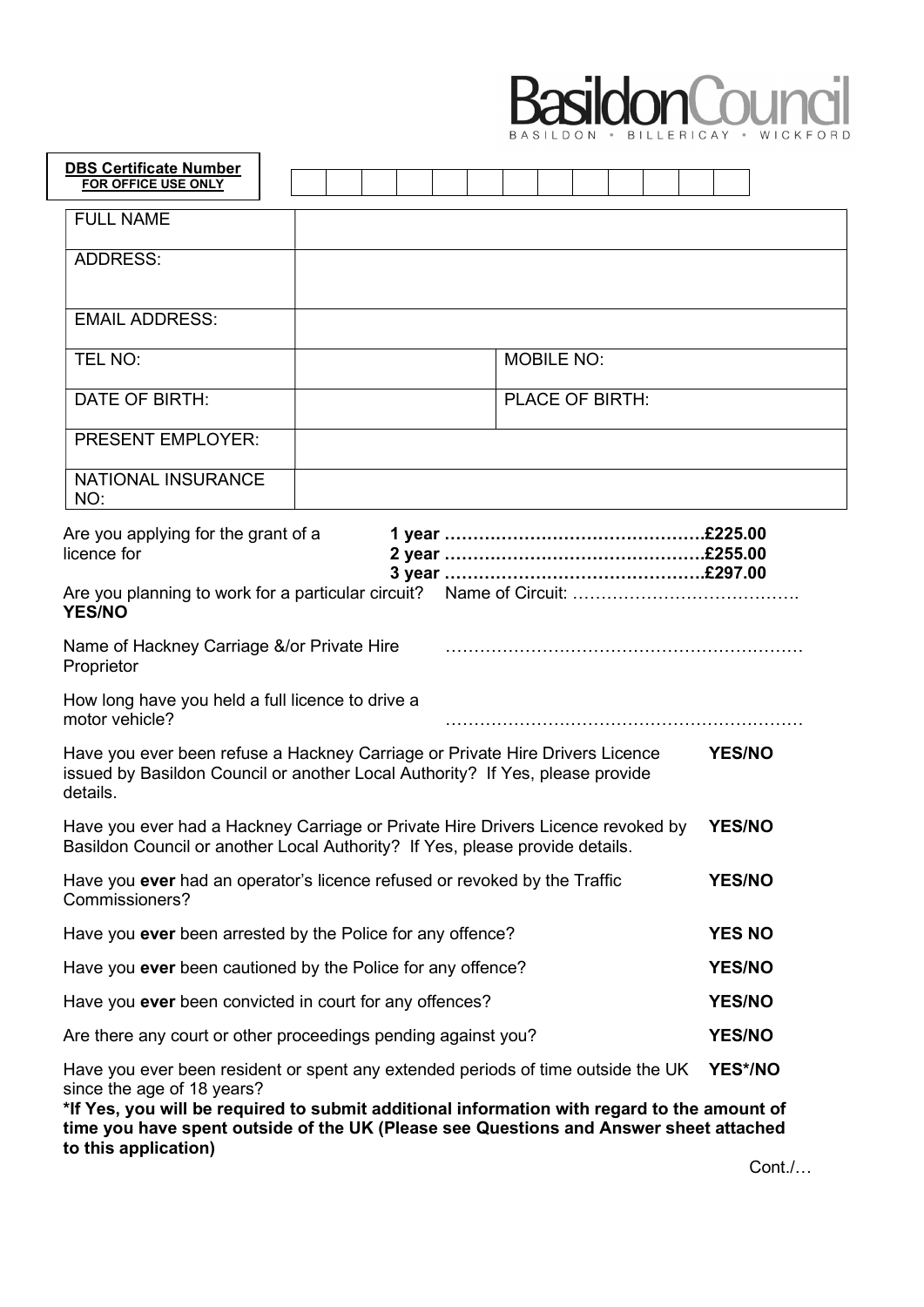Details of ALL cautions, convictions and pending court cases must be shown in Table 1. Please list all current or pending endorsements to your DVLA Driving Licence. Any inaccuracy may prejudice the issue of a licence. Please read noted (a) – (i) overleaf before completing this part of the form. If you have any doubt about what to include, contact the Licensing Office to discuss it. If there is not enough room. continue on a separate sheet.

If you have nothing to declare on this part of the application form, please write NONE across Table 1.

## Table 1 – Convictions/Offences and Motoring Incidents etc.

| <b>Offence</b> | At which court were you<br>convicted (if relevant) | Date of conviction and/or<br><b>Caution and/or Pending</b><br><b>Court Cases and/or</b><br><b>Endorsements and any</b><br><b>Pending Endorsements</b> | What was the<br>Sentence/<br>Penalty? |  |  |
|----------------|----------------------------------------------------|-------------------------------------------------------------------------------------------------------------------------------------------------------|---------------------------------------|--|--|
|                |                                                    |                                                                                                                                                       |                                       |  |  |
|                |                                                    |                                                                                                                                                       |                                       |  |  |
|                |                                                    |                                                                                                                                                       |                                       |  |  |
|                |                                                    |                                                                                                                                                       |                                       |  |  |

|                          | Have you any physical disability or medical condition which could affect your driving ability or<br>prevent you assisting passengers in a wheelchair or with luggage?          | YES*/NO |
|--------------------------|--------------------------------------------------------------------------------------------------------------------------------------------------------------------------------|---------|
| guidance.                | *If Yes, please list the medical condition(s) below. (If there is not enough room please<br>continue on a separate sheet. Please read the Medical Exemption Policy for further |         |
| <b>Medical Condition</b> | <b>Treatment</b>                                                                                                                                                               |         |
|                          |                                                                                                                                                                                |         |
|                          |                                                                                                                                                                                |         |
|                          |                                                                                                                                                                                |         |

I declare that I am lawfully entitled to work in the UK and that my answers to the questions above are true to the best of my knowledge. I understand that if there are any omissions or incorrect statements my application may be refused without any further consideration or, if once a licence has been issued, it will be liable to immediate suspension or revocation. It is an offence for any person to knowingly or recklessly to make a false statement or to omit any material particular in giving information required on this form.

I consent to my Disclosure and Barring Certificate or DVLA record disclosure or any other documentation submitted with this application (if applicable) being shown to the members of any relevant Council committee or other government agency if necessary to determine my application.

I consent to members of the Basildon Borough Council Licensing Team checking my Disclosure and Barring record held on line as part of the Disclosure and Barring Service online update scheme.

I declare that I have medical condition as stated above/no known medical condition\* that may prevent me from obtaining a Combined Hackney Carriage and Private Hire Drivers Licence.

The Council is the Data Controller of the information you provide and we have a statutory duty to collect and process this information in order to make an appropriate assessment of whether a person is "fit and proper" to hold a hackney can/or private hire driver licence in accordance with the Local Government (Miscellaneous Provisions) Act 1976. This also includes processing information on medical checks, DBS checks and DVLA checks.

I authorise any person or organisation to release to the Council such information that it may require to enable it to properly determine my suitability to be licensed as a combined hackney carriage and private hire driver.

I consent to the information provided in this application and the supporting documents being used by Basildon Borough Council for the purposes of undertaking its statutory licensing functions in relation to drivers of private hire and hackney carriage vehicles and understand that, should my hackney carriage and private hire drivers combined licence ever be refused or revoked in the future, that details will be provided in the National Register of Refusals or Revocations and information any may disclose any information to any third party as may be required or permitted in law.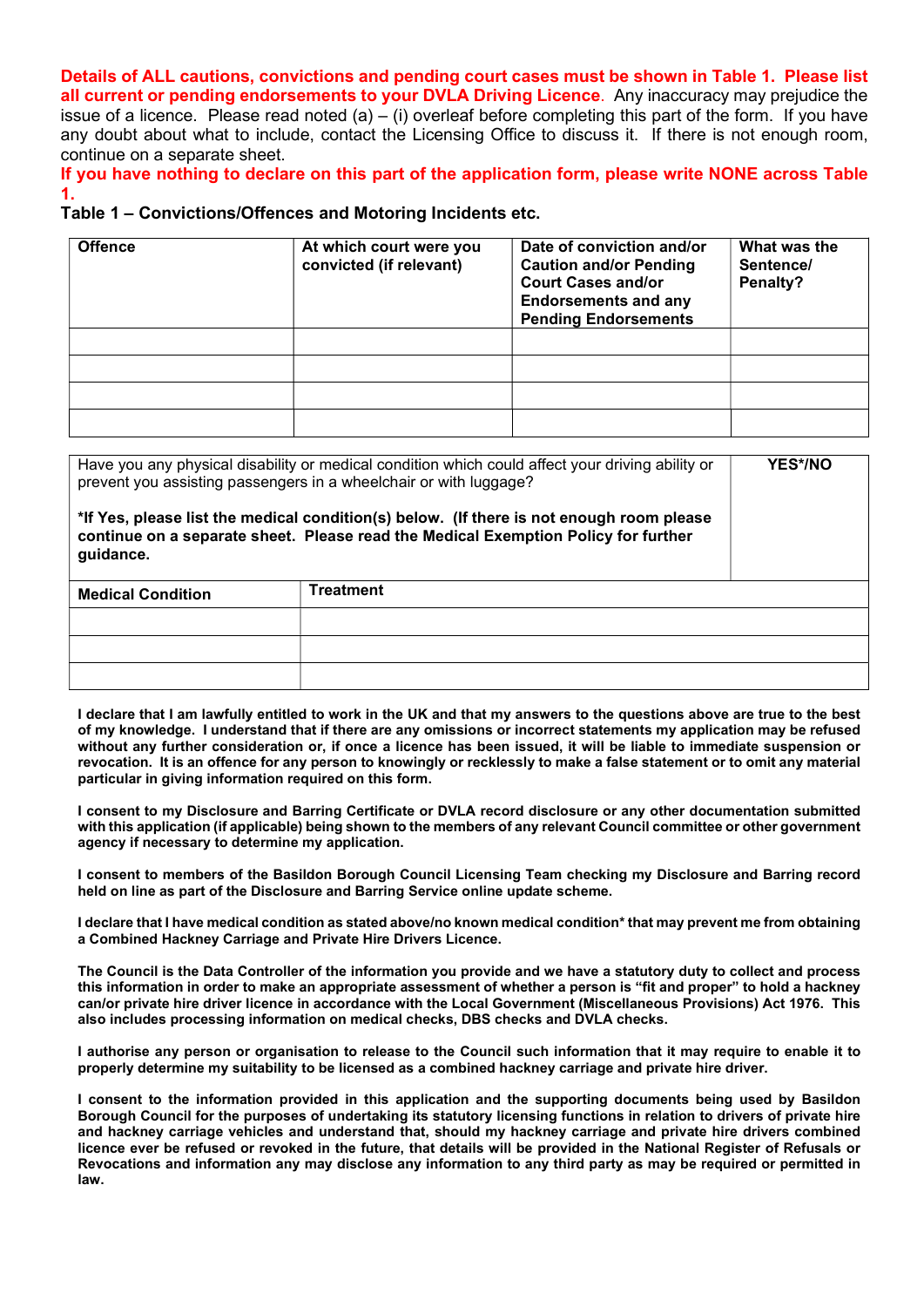I understand that I will have my application checked against the National Register and any relevant information taken into account in assessing the applications.

I understand that where an application is refused, or where a licence is granted but subsequently revoked, this information will be entered into the register.

If necessary the Council may pass your details to the Home Office in order to make further enquiries regarding your immigration status and right to work in the UK. In addition, the Home Office may require that we supply them with copies of your documentation in relation to immigration and right to work enquiries. Applicants who cannot produce the necessary evidence should be aware that their details may be passed to the Home Office and that the Home Office may also pass your details to other Government bodies such as the DVLA in relation to immigration matters.

The personal information you provide will be held for the duration of your licence, from the date of receipt, after which it will be securely destroyed 7 years after the expiry, surrender or revocation of your final licence, in line with our retention policy (except in the event of an appear or judicial enquiry, in which case it will be retained for as long as is required to determine these matters).

The Council's corporate privacy notice, which includes details of the authority's Data Protection Officer and your Information Rights is available at: https://www.basildon.gov.uk/privacy

This authority is under a duty to protect the public funds it administers, and to this end may use the information you have provided on this form for the prevention of fraud. It may also share this information with other bodies responsible for auditing or administering public funds for these purposes. For further information, refer to the Council's website. www.basildon.gov.uk.

Each licensing authority is required to maintain a public register giving certain details of the current hackney carriage and private hire drivers' licences it has issued. Basildon drivers are issued with a dual licence which enables them to drive both types of vehicles. Section 42 of the Town Police Clauses Act 1847, Section 51 (3) of the Local Government (Miscellaneous Provisions) Act 1976 & the Equality Act 2010 specifies the requirements of the public registers. Following the issue of a combined hackney carriage and private hire drivers licence granted by Basildon Borough Council, relevant details will be held on the public register and made available for public inspection at any reasonable time.

I have read the Enhanced Check Privacy Policy for applicants https://www.gov.uk/government/publications/dbs-privacy-policies and I understand how DBS will process my personal data and the options available to me for submitting an application.

I, the above named applicant, confirm that I have read all of the above statements, and by signing below, confirm my agreement to each statement. If you do not sign, we will not be able to accept your application. If you do not agree to these statements, but want the Council to consider granting a licence to you, you must first write to the Council explaining your reasons why.

Signature: ……………………………………………………………….. Date: ………………………………….......